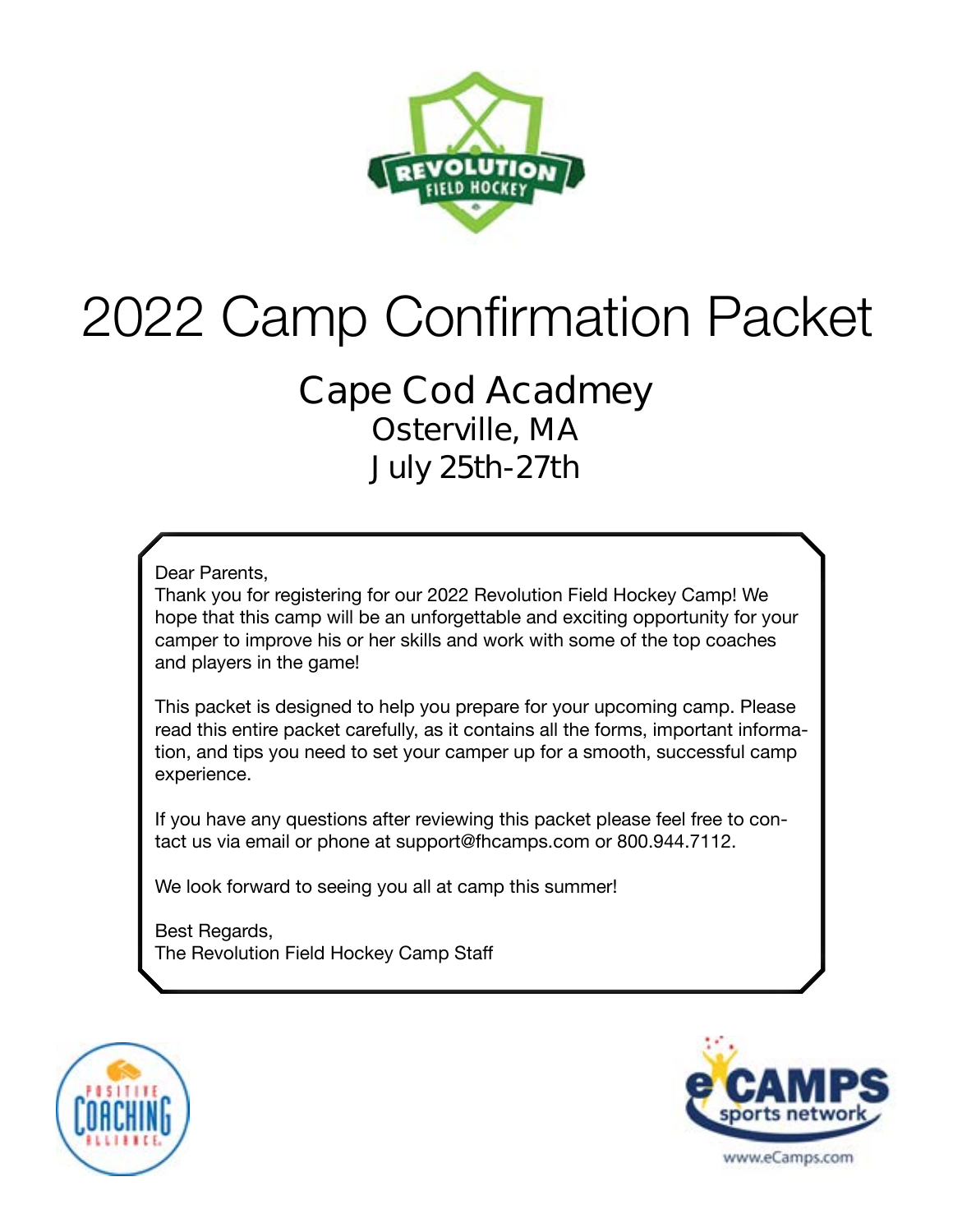# **2022 Revolution Field Hockey Camp**



#### Our Mission

The Revolution Field Hockey Camps were developed to provide young athletes with the opportunity to become better lacrosse players by providing instruction from the top coaches in a positive and fun atmosphere.

#### Health and Safety

We want to ensure your child a safe and positive environment during their time at camp. Campers are expected to abide by the camp rules and live by our core values. Drugs, alcohol and tobacco products are strictly forbidden and constitute, along with general misconduct, grounds for dismissal from camp without a refund.

#### Cancellation Policy

#### Final Payment

#### Core Values

*EXCELLENCE* – We inspire our campers by providing an unforgettable experience that is the result of a dedicated staff, a progressive instructional curriculum and superior customer service.

*FUN* – We create lasting memories and friendships at camp by surrounding the campers with a passionate camp staff and a creative daily schedule that fosters meaningful interaction with all campers. We always remember that after all, this is camp!

*IMPROVEMENT* – We provide a unique opportunity for campers to improve their game through personal attention, setting goals and an energetic staff that is committed to the individual development of each camper.

*SAFETY* – We promote a safe and healthy camp environment by providing a responsible staff that supervises all camp activities and who are trained to be role models for our campers both on and off the field.

*SPORTSMANSHIP* – We practice teamwork through leadership opportunities that lead to on-field lessons of integrity, honesty and mutual encouragement.

Final Payments are due in our office by May 15th. Any camper with a remaining balance will be prohibited from checking into camp. We do not accept final payments at camp. Final payments can be paid via mail, over the phone, or through your online account. If you are unsure about your balance, please call us at 800.944.7112

Any Camper who must cancel their registration more than fifteen (15) days prior to the Camp start date will receive a voucher equal to the full amount of Camp tuition already paid which may be used toward any program or camp offered by eCamps. If a Camper must cancel their registration fourteen (14) days or fewer prior to the start of Camp, eCamps will issue Camper or Parent a voucher equal to 50% of the Camp tuition, which may be used toward any program or camp offered by eCamps. Vouchers are valid for any eCamps program within the same or next calendar year and are also transferable to another family member. Camp vouchers are not extended to Campers who leave Camp after the start of a session. The \$25 registration fee is non-refundable.



# **2022 Revolution Field Hockey Camp**

### CHECK-IN

#### PICK-UP

#### HEALTH FORMS

8:30am on the first day at the athletic fields. There will be Cape Cod Academy workers directoring you to the correct Field. Campers should be dressed and ready to play upon arrival each day. Don't forget to bring lunch and a water bottle! We suggest that half day campers pack a small snack.

Pick up will be at 3pm each afternoon at the dropoff location. Half day campers will be picked up at Noon.

Every camper must have the attached health history and release form filled out in order to attend camp. This form should be brought to camp and handed in at check in- **please do not mail ahead**. Please also be sure to bring the a printed copy of the COVID-19 Camp Monitoring Form (link to form in packing list).

\*A physician's signiture is required on this form ONLY if you are attending a camp in CT, MA or NY. An attached physicians signed physical form from within two years will suffice. Camps in CT require the 'Administration of Medication' form for any medication brought to camp--this form can be found on FHCamps.com

> *Don't Forget to Tell Your Friends!* Camp can be even more fun with a friend. Space is still available, so remember to tell your teammates to check out this session at FHcamps.com!